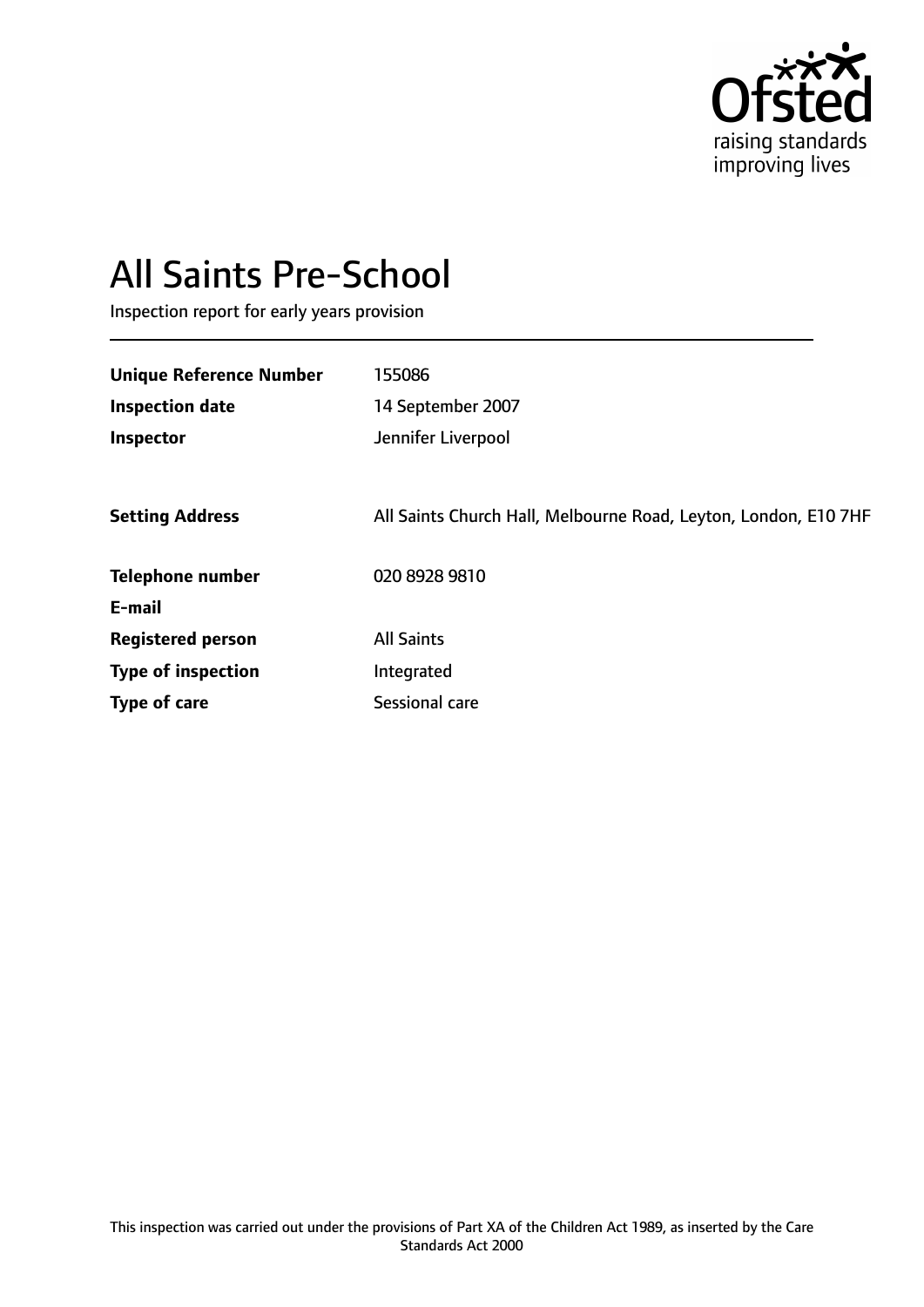#### **ABOUT THIS INSPECTION**

The purpose of this inspection is to assure government, parents and the public of the quality of childcare and, if applicable, of nursery education. The inspection was carried out under Part XA Children Act 1989 asintroduced by the Care Standards Act 2000 and, where nursery education is provided, under Schedule 26 of the School Standards and Framework Act 1998.

This report details the main strengths and any areas for improvement identified during the inspection. The judgements included in the report are made in relation to the outcomes for children set out in the Children Act 2004; the National Standards for under 8s day care and childminding; and, where nursery education is provided, the *Curriculum guidance for the foundation stage.*

The report includes information on any complaints about the childcare provision which Ofsted has received since the last inspection or registration or 1 April 2004 whichever is the later.

### **The key inspection judgements and what they mean**

*Outstanding: this aspect of the provision is of exceptionally high quality Good: this aspect of the provision is strong Satisfactory: this aspect of the provision is sound Inadequate: this aspect of the provision is not good enough*

For more information about early years inspections, please see the booklet *Are you ready for your inspection?* which is available from Ofsted's website: *www.ofsted.gov.uk.*

## **THE QUALITY AND STANDARDS OF THE CARE AND NURSERY EDUCATION**

On the basis of the evidence collected on this inspection:

The quality and standards of the care are good. The registered person meets the National Standards for under 8s day care and childminding.

The quality and standards of the nursery education are good.

### **WHAT SORT OF SETTING IS IT?**

All Saints Pre-School has been registered since 1993 and it is managed by an elected committee made up of parents and members of the church. It operates from the hall and a rear group room in All Saints church in the Leyton area within the London borough of Waltham Forest. A maximum of 30 children may attend at any one time. The pre-school is open each week day from 09.15 to 12.15 for 38 weeks of the year. Children have access to a secure outdoor play area.

There are currently 17 children from two to five years on roll. Of these, 13 receive funding for early education. Children attend for a variety of sessions. The setting currently supports children who are learning to speak English as an additional language.

The pre-school employs five staff to work with the children. Of these, over half the staff have early years qualifications to NVQ level three. The group receives support from the local authority.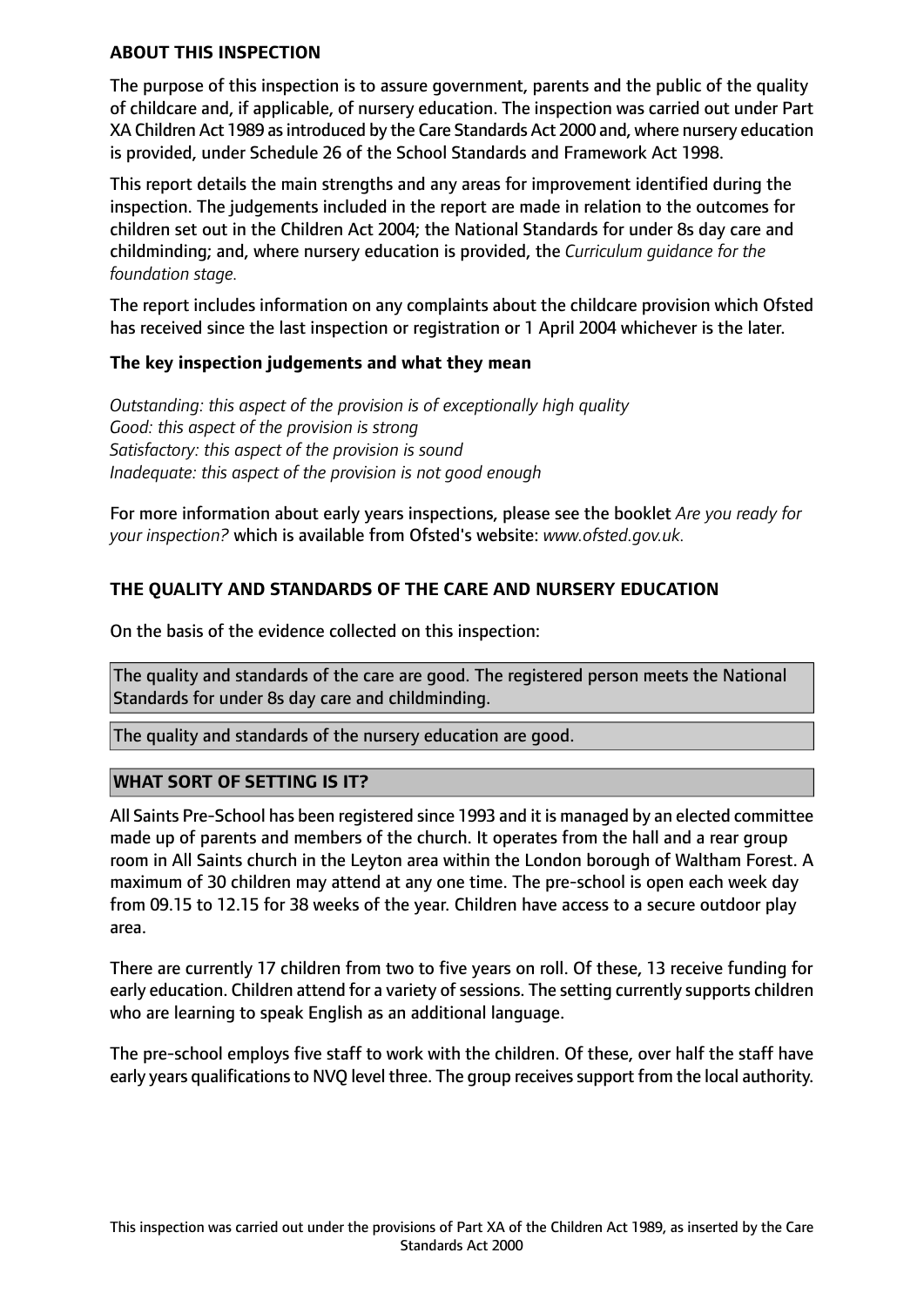#### **Helping children to be healthy**

The provision is satisfactory.

Children are developing an understanding of the importance of personal hygiene asthey follow daily routines such as washing their hands after using the toilet, before snack times and after participating in painting activities. The implementation of staff rotas ensures that the premises, equipment and furniture are maintained and kept suitably cleaned. However, the waste bins in the children's toilets are over spilt with used hand paper towels that children can easily access, resulting in the spread of germs. There are appropriate procedures in place for dealing with sick children or injured children. Additionally, staff hold valid first aid certificates and can treat children appropriately in the event of minor accidents.

Children benefit from a healthy diet. They enjoy healthy snacks that consist of Turkish dips and cucumbers, toasts and butter, scones and fresh fruits. Children's independence is well promoted at meal times as they choose when to eat and help themselves to food and drinks. Staff ensure that children do not get thirsty or dehydrated as water is easily accessible to them when inside and playing outside. Children enjoy fresh air and exercise as they move freely from indoors to outdoors throughout the session. They have access to a climbing frame indoors; confidently pedal and steer the tricycles; learn to throw and aim balls into baskets and balance on beams.

### **Protecting children from harm or neglect and helping them stay safe**

The provision is satisfactory.

Children have ample space to play and move around freely from inside to the outdoor play area. An additional room is available for quiet activities and sensory play. Children are kept secure as visitors are closely monitored when on the premises. There are appropriate procedures in place for the safe arrival and departure of children as staff stand near the main door way to greet children when they arrive and all authorised collectors are known.

Acceptable safety risk assessment procedures are carried out regularly and ensure children's safety on the premises. For example, safety mats are placed beneath large play equipment to reduce the risk of a major injury if children fall; toxic substances are inaccessible to children; barriers restrict children's access to stacked chairs and fire guards are securely in place. Children and staff practise the emergency evacuation on a regular basis. This helps children to become familiar with the routine in the event of an emergency.

Children are able to make choices about their play as they select from a wide variety of toys that are age appropriate, safe and well maintained. There are sufficient furniture and soft play equipment that allow children to relax and play in comfort and safety.

Staff have sound understanding of the procedures to follow if they have concerns about a child in their care as they understand the signs and symptoms of abuse and the steps taken to protect children from harm. This promotes the welfare of children.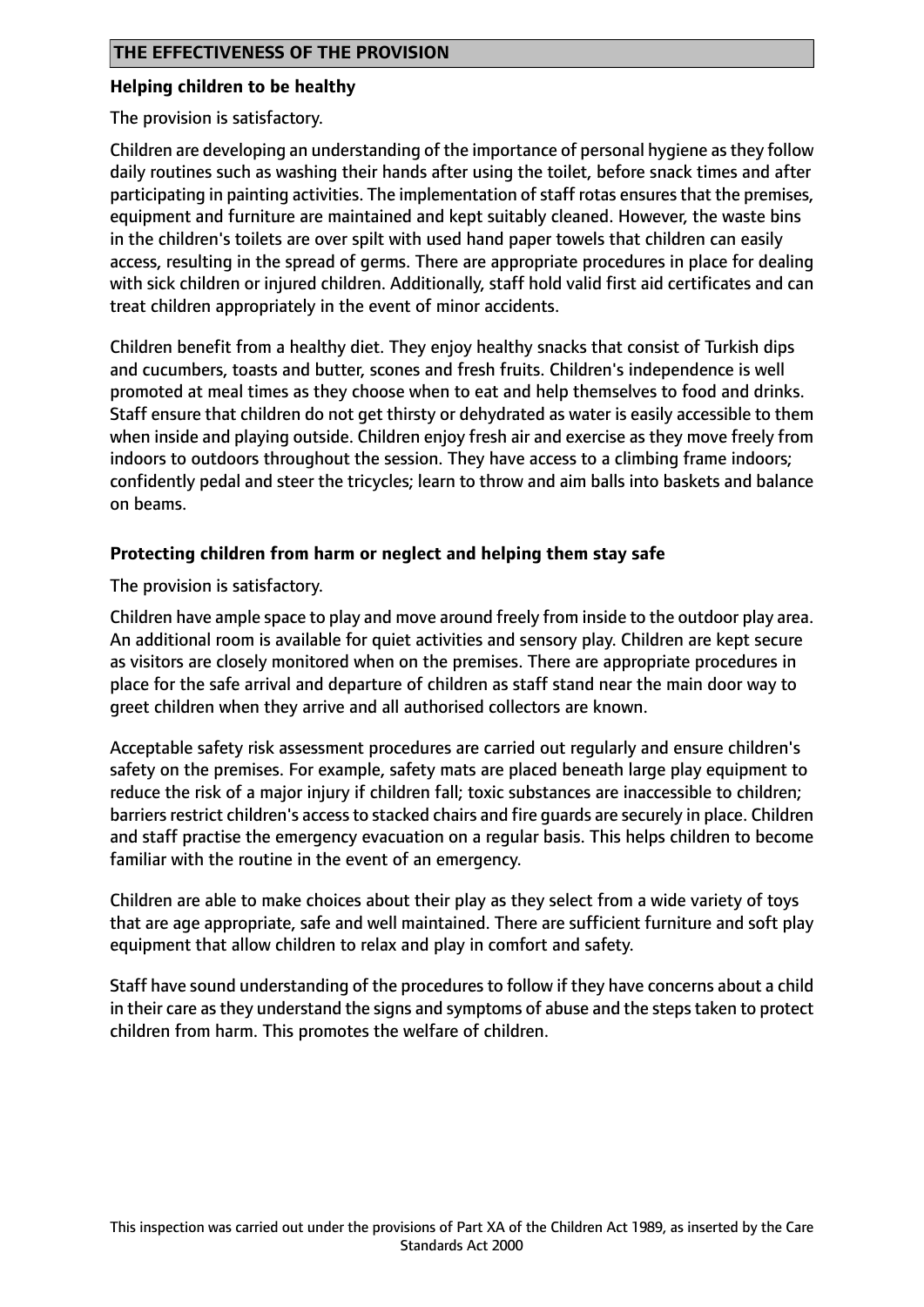## **Helping children achieve well and enjoy what they do**

The provision is good.

Children are happy to attend the setting and they look forward to their day as a variety of toys and activities are available both indoors and outside on their arrival. Many children separate from their parents with very little support. Staff are sensitive to the needs of all children and work well with parents to help settle the new children. Daily circle time sessions are used effectively to enable children to form friendships with their peers. For example, children are encouraged to greet each other through singing a simple song that includes saying 'hello' to each child. This contributes to children developing a sense of belonging. In addition to this, children benefit from the positive interaction with staff and they are forming a strong bond with their key workers, which help to increase their sense of wellbeing.

Children take part in a wide variety of activities and games offered. All children have fun playing with natural materials such as play dough and water which contains a variety of objects. For example, they poke, roll and use cutters to make shapes out of play dough and use plastic bottles to collect and pour water into different containers. Children develop their creative abilities through a purposeful range of arts and crafts activities such as foot prints, free painting and collage making. They also have opportunities for exploration which is enhanced through regular use of the sensory room. Younger children discover what they can do when using pencils, chunky chalks and other writing tools to make marks. They are given good support from staff and parents to collect their name tags and put in the post box for self registration. This helps young children to learn to recognise their names.

The Birth to three matters framework is well developed and is effectively used for planning activities for children aged under three years. Each child's development is monitored and records are kept together with samples of their work. This ensures that staff have a good knowledge of individual needs and achievements. Children's communication and language skills are well developed through plenty of talk, listening games and story time sessions. Children enjoy having daily access to a range of musical instruments and they are beginning to join in action songs that develop their co-ordination. Children have many opportunities to express themselves creatively as they access to paints, malleable materials and musical instruments.

### Nursery education

The quality of teaching and learning is good. Staff have a good understanding of how children develop and learn and the Foundation Stage curriculum. They provide children with many play opportunities and experiences across the broad range of the curriculum. Children enjoy the freedom to move and play inside to outside, which consequently enables them to make choices about their play and learning. As a result of this, children show a lot of interests in the activities that are available and spend considerable time playing with their self chosen resources that include cars and garage; drawing and riding tricycles. Written plans are linked to the six areas of learning; make clear what children are expected to learn from the activities provided. Staff carry out regular observations to assess children's understanding and abilities and plan the next steps for children's learning. Staff do informally plan for the individual needs of children as they consider ways to develop the language of children who are learning to speak English; however it is not always fully clear how activities are adapted for children of different abilities.

Children are motivated and involved in their learning. They are developing firm friendships as they are introduced to new children and encouraged to greet and welcome each other at registration time. Children are independent as they hang up their coats, put their aprons on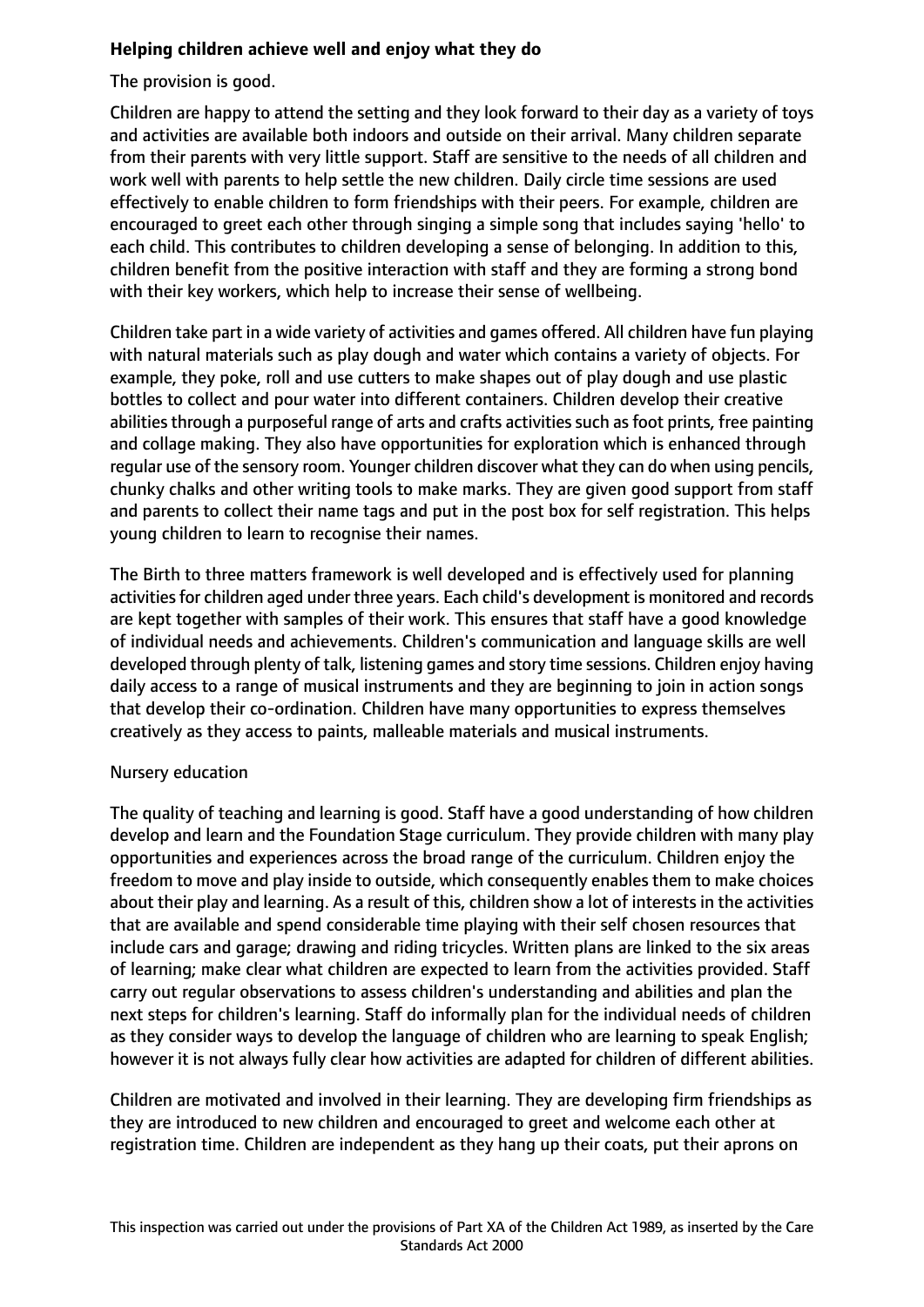and help themselves to snacks and water. In addition, children take initiative to choose the activities they wish to participate in as they freely move from between indoor to outdoor activities. Childrens' communication and language skills are developing well and many of them confidently talk to adult and peers as they share experiences about their families, likes and dislikes. Staff provide appropriate support for children who are learning to speak English. For example, story props, puppets, flash cards and the use of makaton. They enjoy story time sessions and have access to a wide range of books. More able children can recognise their names through the daily routine of self registration. Children are developing early reading and writing skills through varied range of activities such as wooden letter blocks, book making and writing for a purpose when writing shopping lists in the role-play area and making their own car number plates.

Children use numbers in counting and in number songs. Many of them can count accurately up to 15 and beyond and some can recognise numbers up to 10. They have regular opportunities to compare size, colour and as they sort objects into groups. Children are helped to recognise mathematical patterns when playing with threading beads. They show interests in shapes as they select circle or square mats to sit on. Baking cakes and making play dough introduces children to measurements. The use of calculators and number songs help children to become aware of simple additions. Children have many opportunities to express themselves creatively as they have daily access to paints, malleable materials and musical instruments. They explore using their senses as they handle play dough, make cakes and add blossoms to pot porri and talk about the different smells and textures.

Children enjoy designing and making objects with a range of construction materials such as legos, wooden blocks and meccano sets with nuts and bolts. They have good opportunities for practical observation, investigation and exploration, such as the growth and change of the life cycle of caterpillars to butterflies and seeds to mustard cress. Children learn about their environment as they are taken to the Aquatic centre to see different types of fishes; parks and local farm. Staff use the technology of the tape cassette well to promote listening skills. Children have some access to using the computer and they occasionally use this for mark making, playing number games or mainly for the purpose of watching DVD's. The use of the computer is rarely seen in planning to show how it is fully used to support children's learning.

### **Helping children make a positive contribution**

### The provision is good.

Children are treated as individuals and their differences and preferences are acknowledged and respected. Staff good knowledge of children's cultural, religious and language contribute to children developing confidence and a positive self esteem. Children who are learning to speak English are encouraged to participate in all activities and games and extra attention is given to support their communication and language skills. For example, staff asks parents for key words to communicate with them and use resources such as puppets, story tapes, read simple stories and talk to help develop their speech. In addition to this, staff are able to use Makaton and British Sign Language if necessary. Children are well behaved because staff successfully promotes positive behaviour through consistent strategies that includes simple explanation, praise and encouragement.

Children are provided with a wide range of resources that reflect positive images of race, culture and disabilities and this includes dolls, puzzles, books, musical instrument and cultural dress wear and utensils. Children are supported to make face shapes with skin tone paints. Such opportunity help them to acknowledge and accept differences and develop positive attitudes.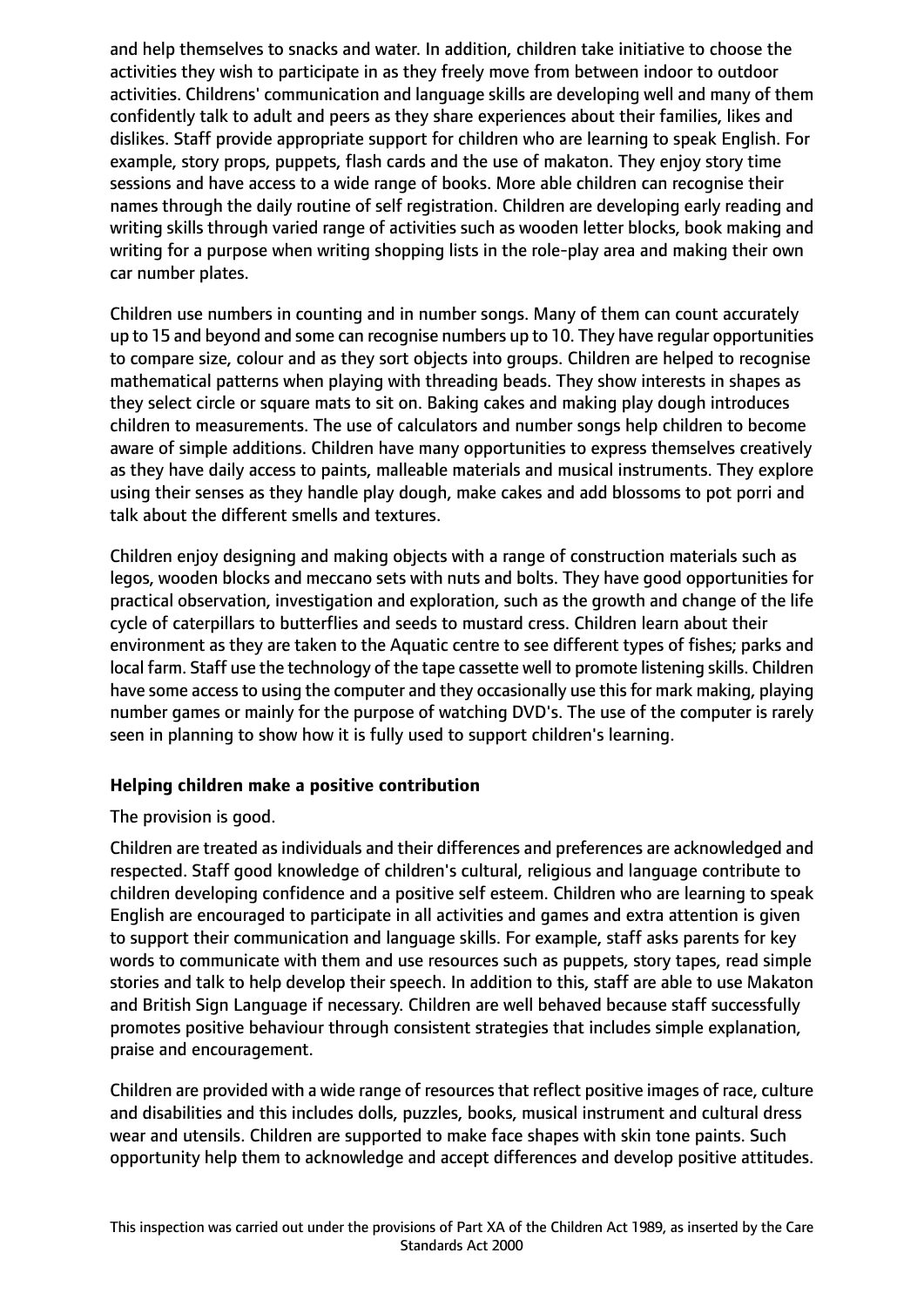This fosters and supports children's spiritual, moral, social and cultural development. Although there are no children with learning or physical disabilities attending, staff have experience of working with children of various abilities. Their knowledge of the code of practice and the arrangements and resources in place means that they will be able to appropriately meet the needs of all children.

The partnership with parents of the children who receive nursery education is good. Parents are encouraged to contribute to the initial assessments of their child. This information is used by staff to get to know children's abilities and individual needs and it is used effectively to support and promote children's development and learning. Parents are kept fully informed about their children's achievements and progress through regular informal discussions and in addition they receive children's profile reports for viewing and to make comments. Parents comment favourably on the caring and supportive attitudes of staff and also the improvements they have noticed in their child's skills. Parents are actively involved in the running of the setting as members of the management committee and being involved in policy decision making, working alongside staff at some sessions and contributing to topics.

## **Organisation**

The organisation is good.

Children are cared for in a secure and well organised environment that allows them the freedom to move around independently, develop confidence and make choices about their play. An additional room is available to enable staff to provide extra activities to meet the needs of all children. The key worker system is effective in enabling staff to get to know children well and ensure that appropriate care and support is given to them. There are appropriate procedures in place to promote children's health as a varied range of nutritious snacks is offered each day and daily routines generally help to reduce the spread of germs and infection. Children are kept safe through daily risk assessments that identify and address potential hazards.

Children's welfare is promoted through appropriate procedures for protecting them from harm. Also there is a sound system in place for recruiting staff to ensure that they are suitable to work with children. The management is committed to training and the professional development of staff. This helps to effectively support children within the setting. Staff are familiar with the procedures for dealing with complaints and are in the process of devising a system for recording complaints. All mandatory records are in place, confidential and well maintained. This guarantees the safe and effective management of the setting in order to promote children's wellbeing. The setting meets the needs of the range of children for whom it provides.

Leadership and management is good. The management and staff work well together to form a positive learning environment for children. This is because there is a strong sense of involvement as parents are encouraged to work in partnership in their children's learning. Many of the staff have worked together for a number of years and provide continuity of care for the children and their families. The system for planning ensures that children are provided with good opportunities and experiences across the full range of the curriculum, although it is not clear how activities will be adapted for all children. There are good communication systems in place, which includes the use of memos and a diary for disseminating information, as well as regular staff and key worker meetings that consistently evaluates practices. As a result of this, all staff are fully clear about their roles and responsibilities for promoting good quality care and learning for children.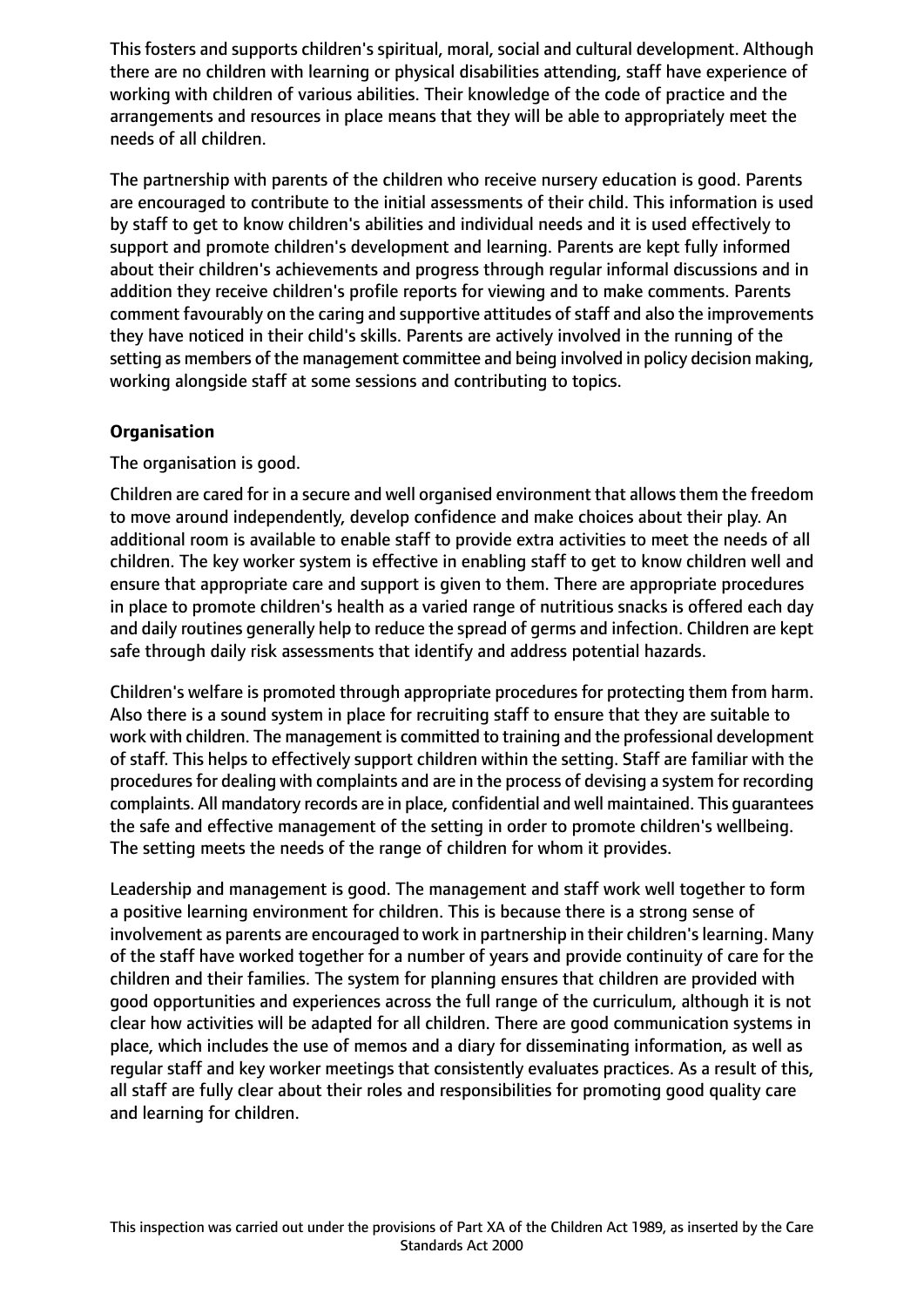#### **Improvements since the last inspection**

At the last care inspection the setting was asked to develop children's independence at snack times; inform parents of staff's responsibilities with regards to child protection issues and provide opportunities for parent, where necessary to receive information in their first language.

The setting now operates a café style system that allows children to make choices for themselves. For example, children are able to choose when they want to eat as the provision for snacks is available throughout the session and they also self select from the range of food that is accessible to them each day. Detailed child protection policy now ensures that parents are informed about staff's responsibilities with regards to protecting children from harm. The welcome poster and some printed information on play and learning is available in a range of community languages. This helps to ensure that all parents have equal access to the information provided about their children's care and learning.

At the last nursery education inspection, the setting was asked to provide opportunities for children to develop their independence; investigate and experiment how and why things happen and learn about living things and develop children's understanding of mathematical concepts. Also, to develop the planning and assessment systems to ensure all aspects of learning are covered, the next steps for children are identified and incorporated into planning.

Children are provided with a good range of activities that enables them to explore and investigate the features of living things such as the planting and growing of seeds; observe animals on a farm and visit the Aquatic centre to discover different types of fishes. They also use magnifying glasses to explore and look closely at mini beasts and handle nuts and bolts construction sets to find out how and why things work. Independence is encouraged at snack times, during play and when children attend to their own personal needs. Children's understanding of shapes and measurements is developing well and they are confident in counting and recognise numbers. In addition to this they are supported to understand simple additions when singing number songs and using resources. Staff are making good links between their plans and the regular assessments they make of children's achievements and progress. As a result of these improved practices the quality of nursery education for children is good.

### **Complaints since the last inspection**

Since 1 April 2004 there have been no complaints made to Ofsted that required the provider or Ofsted to take any action in order to meet the National Standards.

The provider is required to keep a record of complaints made by parents, which they can see on request. The complaints record may contain complaints other than those made to Ofsted.

## **THE QUALITY AND STANDARDS OF THE CARE AND NURSERY EDUCATION**

On the basis of the evidence collected on this inspection:

The quality and standards of the care are good. The registered person meets the National Standards for under 8s day care and childminding.

The quality and standards of the nursery education are good.